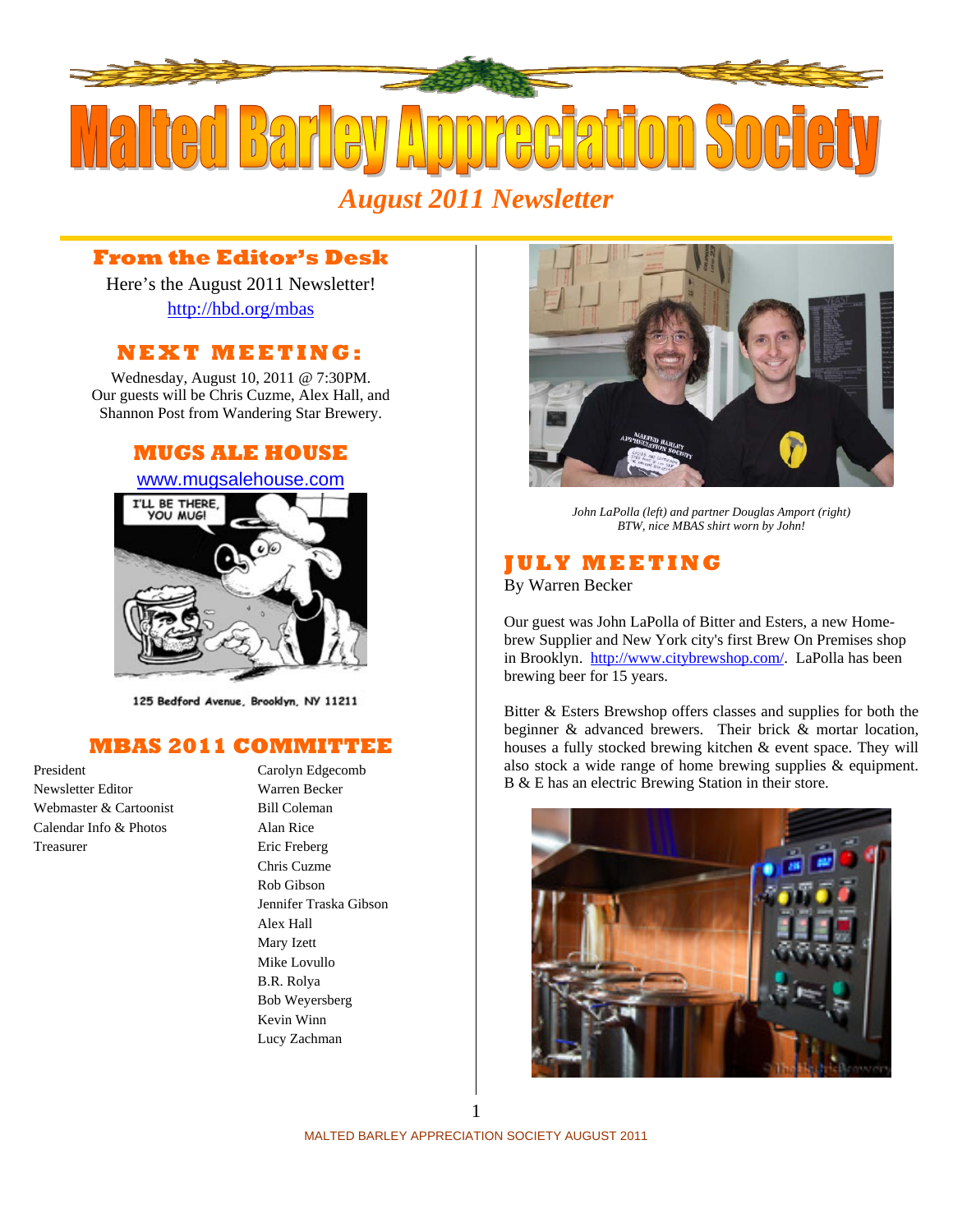Bitter & Esters teaches home brewing classes, sell supplies, and soon will have a brewing space for experimentation, events and sharing home brew with their neighbors. They are open Tuesday through Sunday, Noon till 8PM , and are located at 700 Washington Ave, in Brooklyn NY. and their phone is 917.596.7261.



*John LaPolla, and partner Douglas Amport, in front of 700 Washington Ave., the storefront of Bitter and Esters. Credit Amy Sara Clark*